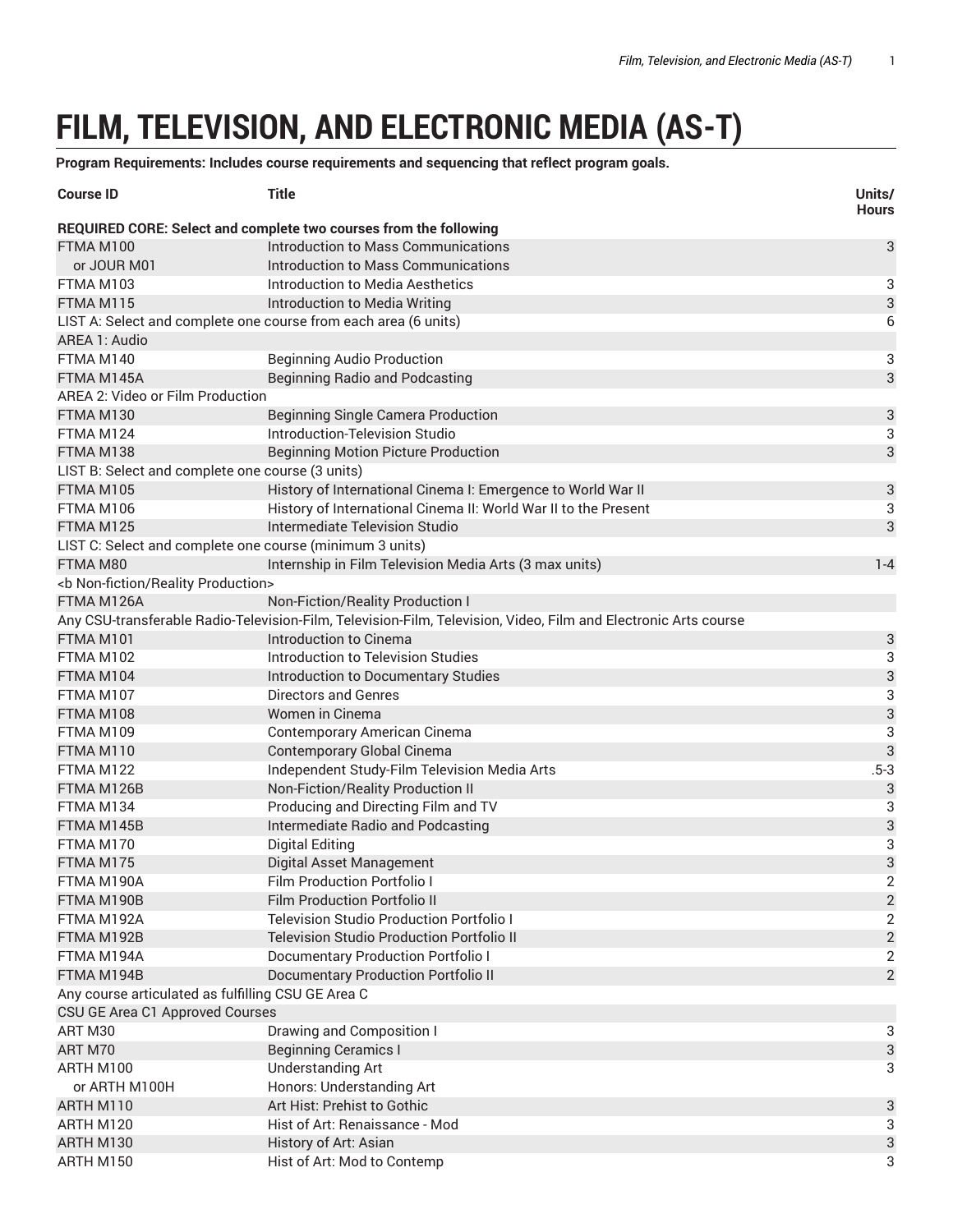| COMM <sub>M05</sub>              | Oral Interp/Literature                  | $\ensuremath{\mathsf{3}}$ |
|----------------------------------|-----------------------------------------|---------------------------|
| DANC M01                         | <b>Dance Appreciation</b>               | 3                         |
| or DANC M01H                     | <b>Honors: Dance Appreciation</b>       |                           |
| DANC M03                         | <b>Dance History</b>                    | $\sqrt{3}$                |
| DANC M31                         | <b>World Dance Cultures</b>             | 3                         |
| <b>GR M10</b>                    | Design and Society                      | 3                         |
| or GR M10H                       | Honors: Design and Society              |                           |
| <b>GRM11</b>                     | Design History                          | 3                         |
| or GR M11H                       | Honors: Design History                  |                           |
| HUM M07                          | Survey of the Arts                      | $\ensuremath{\mathsf{3}}$ |
| MUS <sub>M01</sub>               | <b>Music Fundamentals</b>               | 3                         |
| MUS M04                          | Survey of World Music                   | 3                         |
| or MUS M04H                      | Honors: Survey of World Music           |                           |
| MUS M08                          | <b>Music Appreciation</b>               | 3                         |
| MUS M09A                         | Music History I                         | 3                         |
| or MUS M09AH                     | Honors: Music History I                 |                           |
| MUS M09B                         | Music History II                        | 3                         |
| or MUS M09BH                     | Honors: Music History II                |                           |
| PHOT M10                         | <b>Beginning Photography</b>            | $\ensuremath{\mathsf{3}}$ |
| PHOT M40                         | History of Photography                  | 3                         |
| THA M01                          | <b>Introduction to Theatre</b>          | 3                         |
| or THA M01H                      | Honors: Introduction to Theatr          |                           |
| THA M02A                         | Acting I                                | 3                         |
| THA M04                          | History of the Theatre                  | 3                         |
| or THA M04H                      | Honors: History of Theatre              |                           |
| CSU GE Area C2 Approved Courses: |                                         |                           |
| CHIN M01                         | Elementary Chinese: Mandarin I          | $\overline{a}$            |
| COMM <sub>M26</sub>              | <b>Rhetoric of Popular Culture</b>      | 3                         |
| <b>ENGL M01B</b>                 | Lit:Critical Thinking and Comp          | $\overline{4}$            |
| or ENGL M01BH                    | Honors Lit: Critical Think/Comp         |                           |
| ENGL M10A                        | <b>Creative Writing</b>                 | 3                         |
| ENGL M10B                        | <b>Advanced Creative Writing</b>        | 3                         |
| ENGL M13A                        | Survey of American Literature I         | 3                         |
| <b>ENGL M13B</b>                 | Survey of American Lit II               | 3                         |
| ENGL M14                         | Introduction to Poetry                  | 3                         |
| ENGL M15A                        | Survey of English Literature I          | 3                         |
| ENGL M15B                        | Survey of English Lit II                | 3                         |
| ENGL M16                         | Introduction to Fiction                 | $\mathsf{3}$              |
| ENGL M17                         | Shakespeare                             | 3                         |
| ENGL M20                         | Introduction to Drama                   | $\ensuremath{\mathsf{3}}$ |
| ENGL M29A                        | The Bible as Literature (Old Testament) | 3                         |
| ENGL M29B                        | The Bible as Literature (New Testament) | $\ensuremath{\mathsf{3}}$ |
| ENGL M30A                        | Masterpieces of World Lit I             | 3                         |
| ENGL M30B                        | Masterpieces of World Lit II            | $\ensuremath{\mathsf{3}}$ |
| ENGL M40                         | Children's Literature                   | 3                         |
| FREN M01                         | Elementary French I                     | $\sqrt{4}$                |
| FREN M02                         | <b>Elementary French II</b>             | 4                         |
| GERM M01                         | <b>Elementary German I</b>              | $\sqrt{4}$                |
| GERM M02                         | <b>Elementary German II</b>             | 4                         |
| <b>HIST M150</b>                 | World History to 1500                   | $\ensuremath{\mathsf{3}}$ |
| <b>HIST M152</b>                 | History of Asia from Prehistory to 1600 | 3                         |
| <b>HIST M160</b>                 | World History 1450 to Present           | $\ensuremath{\mathsf{3}}$ |
| <b>HIST M162</b>                 | Hist of Asia: 1600 to Present           | 3                         |
| <b>HIST M170</b>                 | Western Civilization to 1600            | $\ensuremath{\mathsf{3}}$ |
| HIST M180                        | Western Civilization from 1600          | 3                         |
| HUM M10A                         | Roots of the Humanities                 | $\ensuremath{\mathsf{3}}$ |
| HUM M10B                         | Humanities & the Modern World           | 3                         |